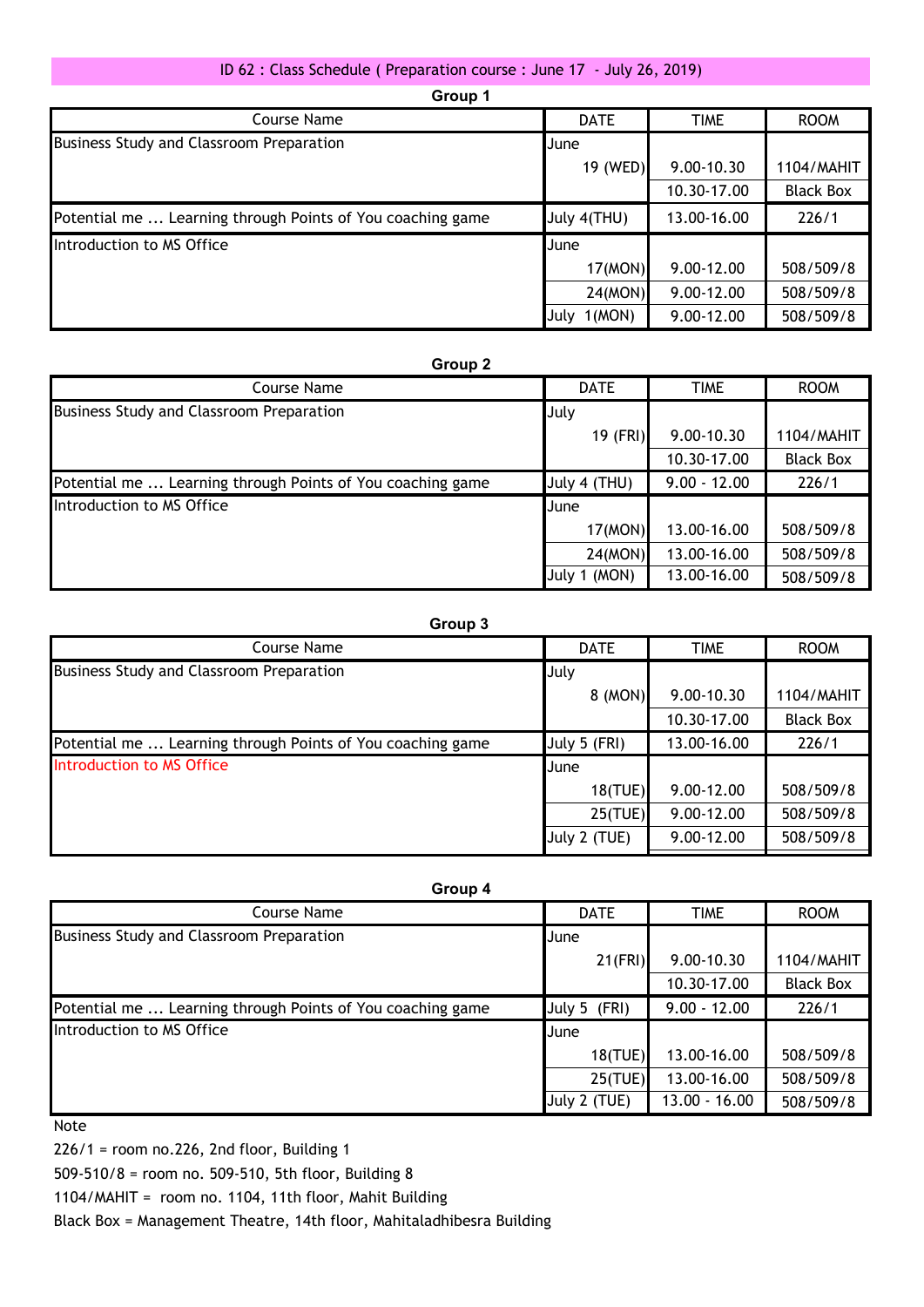| 5506101 EEB I |                                |                                   |                          |
|---------------|--------------------------------|-----------------------------------|--------------------------|
| 5506101 EEB I | Section 1 : Ajarn Robert Allen |                                   |                          |
|               | June                           |                                   |                          |
|               | 20(THU)                        | 13.00-16.00                       | 1307/MAHIT               |
|               | 21(FRI)                        | 13.00-16.00                       | 1307/MAHIT               |
|               | 25(TUE)                        | 13.00-16.00                       | 1307/MAHIT               |
|               | 26(WED)                        | 13.00-16.00                       | 107/3                    |
|               | 27(THU)                        | 13.00-16.00                       | 1307/MAHIT               |
|               | 28(FRI)                        | 13.00-16.00                       | 1307/MAHIT               |
|               | July                           |                                   |                          |
|               | 2(TUE)                         | 13.00-16.00                       | 1307/MAHIT               |
|               | 3(WED)                         | 13.00-16.00                       | 107/3                    |
|               | 5(FRI)                         | 13.00-16.00                       | 1307/MAHIT               |
|               | 9(TUE)                         | 13.00-16.00                       | 1307/MAHIT               |
|               | 10(WED)                        | 13.00-16.00                       | 107/3                    |
|               | 11(THU)                        | 13.00-16.00                       | 1307/MAHIT               |
|               | 12(FRI)                        | 13.00-16.00                       | 1307/MAHIT               |
|               | 18(THU)                        | 13.00-16.00                       | 1307/MAHIT               |
|               | 19(FRI)                        | 13.00-16.00                       | 1307/MAHIT               |
|               | <b>July 23 (TUE)</b>           | TO BE INFORMED                    | Final exam               |
|               |                                | Section 2 : Ajarn Robert Allen    |                          |
|               | June                           |                                   |                          |
|               | 20(THU)                        | $9.00 - 12.00$                    | 1307/MAHIT               |
|               | 21(FRI)                        | 9.00-12.00                        | 1307/MAHIT               |
|               | 25(TUE)                        | 9.00-12.00                        | 1307/MAHIT               |
|               | 26(WED)                        | 9.00-12.00                        | 107/3                    |
|               | 27(THU)                        | 9.00-12.00                        | 1307/MAHIT               |
|               | 28(FRI)                        | 9.00-12.00                        | 1307/MAHIT               |
|               | July                           |                                   |                          |
|               | 2(TUE)                         | 9.00-12.00                        | 1307/MAHIT               |
|               | 3(WED)                         | 9.00-12.00                        | 107/3                    |
|               | 5(FRI)                         | 9.00-12.00                        | 1307/MAHIT               |
|               | 9(TUE)                         | 9.00-12.00                        | 1307/MAHIT               |
|               | 10(WED)                        | 9.00-12.00                        | 107/3                    |
|               | 11(THU)                        | 9.00-12.00                        | 1307/MAHIT               |
|               | 12(FRI)                        | 9.00-12.00<br>9.00-12.00          | 1307/MAHIT               |
|               | 18(THU)<br>19(FRI)             | 9.00-12.00                        | 1307/MAHIT<br>1307/MAHIT |
|               | <b>July 23 (TUE)</b>           | TO BE INFORMED                    | Final exam               |
|               |                                | Section 3 : Ajarn Marc Darlington |                          |
|               | <b>MON</b>                     | 9.00-12.00                        | 105/3                    |
|               | <b>TUE</b>                     | 9.00-12.00                        | 105/3                    |
|               | <b>WED</b>                     | 9.00-12.00                        | 105/3                    |
|               | <b>July 23 (TUE)</b>           | TO BE INFORMED                    | Final exam               |
|               |                                | Section 4: Ajarn Christy Inhulsen |                          |
|               | <b>TUE</b>                     | 13.00-16.00                       | 1306/MAHIT               |
|               | WED                            | 9.00-12.00                        | 318/1                    |
|               |                                | 13.00-16.00                       | 1304/MAHIT               |
|               | <b>July 23 (TUE)</b>           | TO BE INFORMED                    | Final exam               |